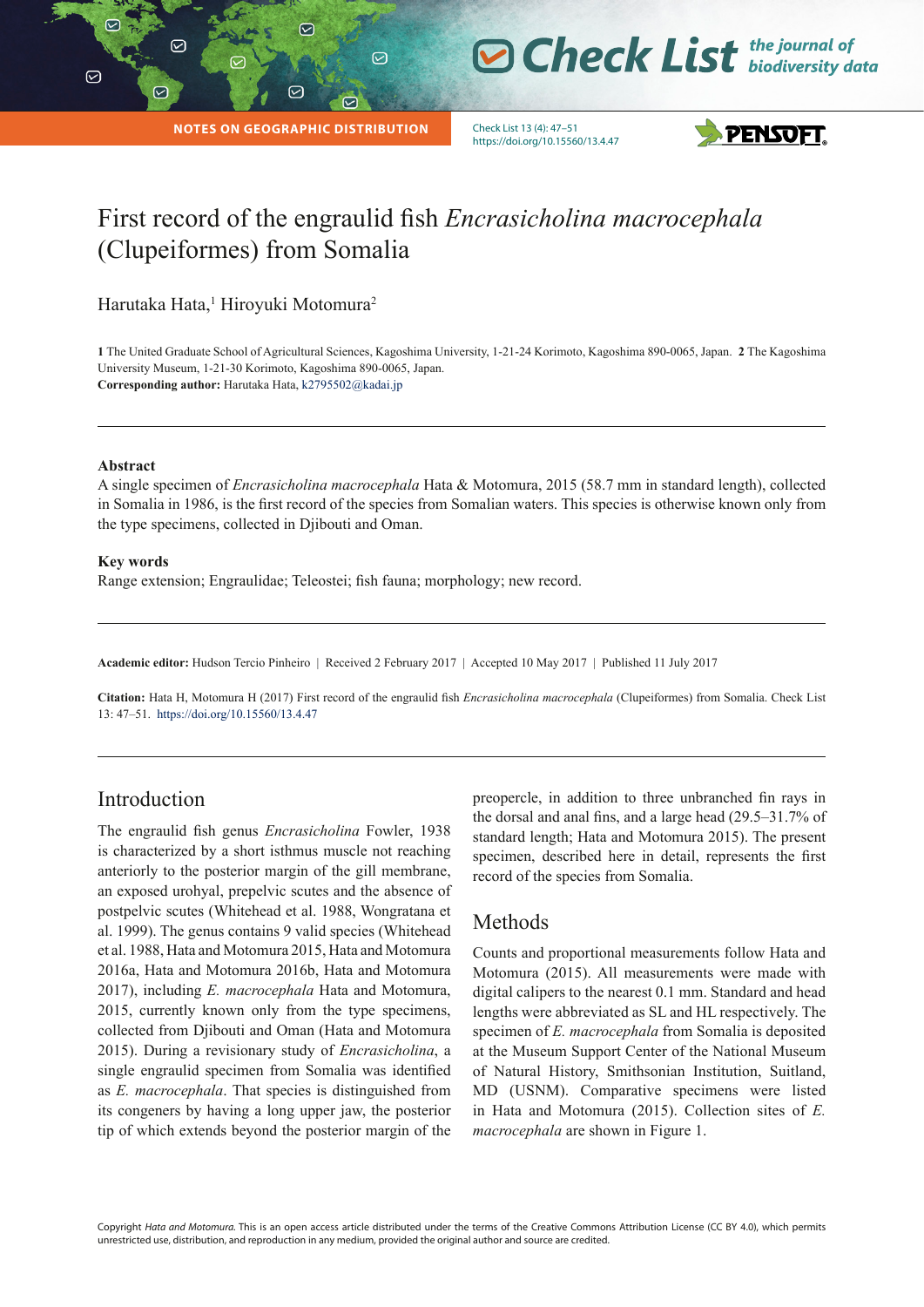

**Figure 1.** Previous and new records (Somalia) for *Encrasicholina macrocephala*. Circles indicate previous records.

#### Results

**Examined material.** USNM 306070, 58.7 mm SL, Somalia, 10 February 1986, G. J. Small (Fig. 2; Tables 1, 2).

**Description.** Unbranched dorsal-fin rays 3. Branched dorsal-fin rays 10. Unbranched anal-fin rays 3. Branched anal-fin rays 14. Unbranched pectoral-fin rays 1. Branched pectoral-fin rays 12. Unbranched pelvic-fin rays 1. Branched pelvic-fin rays 6. Caudal-fin rays 19. Gill rakers on 1st gill arch  $18 + 22$ . Gill rakers on 2nd

**Table 1.** Meristics of specimens of *Encrasicholina macrocephala*.

gill arch  $15 + 22$ . Gill rakers on 3rd gill arch  $12 + 12$ . Gill rakers on 4th gill arch  $10 + 10$ . Gill rakers on posterior face of 3rd gill arch 8. Prepelvic scutes 5. Lateral-line scales 39. Pseudobranchial filaments 18. The following morphometrics are expressed as percentage of SL: head length 29.5; body depth 16.4; pre-dorsal-fin length 54.6; length from snout tip to pectoral-fin insertion 30.3; length from snout tip to pelvic-fin insertion 43.4; length from snout tip to anal-fin origin 65.6; dorsal-fin base length 12.3; anal-fin base length 16.0; caudal-peduncle length 19.9; caudal-peduncle depth 7.6; pectoral-fin length 15.1; pelvic-fin length 9.4; interorbital width 5.7; upper-jaw length 22.3; mandibular length 20.0; length from supramaxilla end to maxilla end 1.9; 1st unbranched dorsal-fin ray length 1.4; 2nd unbranched dorsal-fin ray length 6.3; 1st unbranched anal-fin ray length 1.2; 1st pectoral-fin ray length 15.1; 1st pelvic-fin ray length 9.4. The following morphometrics are expressed as percentage of HL: orbit diameter 27.7; eye diameter 20.6; snout length 17.7; D–P1 (distance from dorsal-fin origin to pectoral-fin insertion) 94.4; D–P2 (distance from dorsal-fin origin to pelvic-fin insertion) 60.5; D–A (distance from dorsalfin origin to anal-fin origin) 69.4; P1–P2 (distance from pectoral-fin insertion to pelvic-fin insertion) 61.5; P2–A (distance from pelvic-fin insertion to anal-fin origin) 57.6; postorbital length 52.9; width of ventral urohyal 4.3.

|                                                | This study<br>Nontype<br><b>Somalia</b><br><b>USNM 306070</b> | Hata and Motomura (2015)                      |                                                          |
|------------------------------------------------|---------------------------------------------------------------|-----------------------------------------------|----------------------------------------------------------|
|                                                |                                                               | Holotype<br><b>Djibouti</b><br>MNHN 2014-0152 | <b>Paratypes</b><br><b>Djibouti and Oman</b><br>$n = 16$ |
| Standard length (SL; mm)                       | 58.7                                                          | 44.6                                          | $42.3 - 55.7$                                            |
| <b>Counts</b>                                  |                                                               |                                               |                                                          |
| Dorsal-fin rays (unbranched)                   | 3                                                             | 3                                             | 3                                                        |
| Dorsal-fin rays (branched)                     | 10                                                            | 11                                            | $10 - 11$                                                |
| Anal-fin rays (unbranched)                     | 3                                                             | 3                                             | 3                                                        |
| Anal-fin rays (branched)                       | 14                                                            | 15                                            | $14 - 16$                                                |
| Pectoral-fin rays (unbranched)                 | $\mathbf{1}$                                                  | 1                                             | $\mathbf{1}$                                             |
| Pectoral-fin rays (branched)                   | 12                                                            | 11                                            | $10 - 13$                                                |
| Pelvic-fin rays (unbranched)                   | $\mathbf{1}$                                                  | 1                                             | $\mathbf{1}$                                             |
| Pelvic-fin rays (branched)                     | 6                                                             | 6                                             | 6                                                        |
| Caudal-fin rays (upper + lower)                | 19                                                            | 19                                            | 19                                                       |
| Gill rakers on 1st gill arch (upper)           | 18                                                            | 19                                            | $17 - 20$                                                |
| Gill rakers on 1st gill arch (lower)           | 22                                                            | 23                                            | $21 - 25$                                                |
| Gill rakers on 1st gill arch (total)           | 40                                                            | 42                                            | $40 - 45$                                                |
| Gill rakers on 2nd gill arch (upper)           | 15                                                            | 15                                            | $13 - 17$                                                |
| Gill rakers on 2nd gill arch (lower)           | 22                                                            | 21                                            | $20 - 22$                                                |
| Gill rakers on 2nd gill arch (total)           | 37                                                            | 36                                            | $33 - 38$                                                |
| Gill rakers on 3rd gill arch (upper)           | 12                                                            | 12                                            | $11 - 13$                                                |
| Gill rakers on 3rd gill arch (lower)           | 12                                                            | 13                                            | $11 - 13$                                                |
| Gill rakers on 3rd gill arch (total)           | 24                                                            | 25                                            | $22 - 26$                                                |
| Gill rakers on 4th gill arch (upper)           | 10                                                            | 10                                            | $9 - 12$                                                 |
| Gill rakers on 4th gill arch (lower)           | 10                                                            | 10                                            | $9 - 11$                                                 |
| Gill rakers on 4th gill arch (total)           | 20                                                            | 20                                            | $18 - 23$                                                |
| Gill rakers on posterior face of 3rd gill arch | 8                                                             | 6                                             | $5 - 8$                                                  |
| Prepelvic scutes                               | 5                                                             | 5                                             | $5 - 6$                                                  |
| Lateral-line scales                            | 39                                                            | 39                                            | $39 - 41$                                                |
| <b>Pseudobranch filaments</b>                  | 18                                                            | 16                                            | $15 - 18$                                                |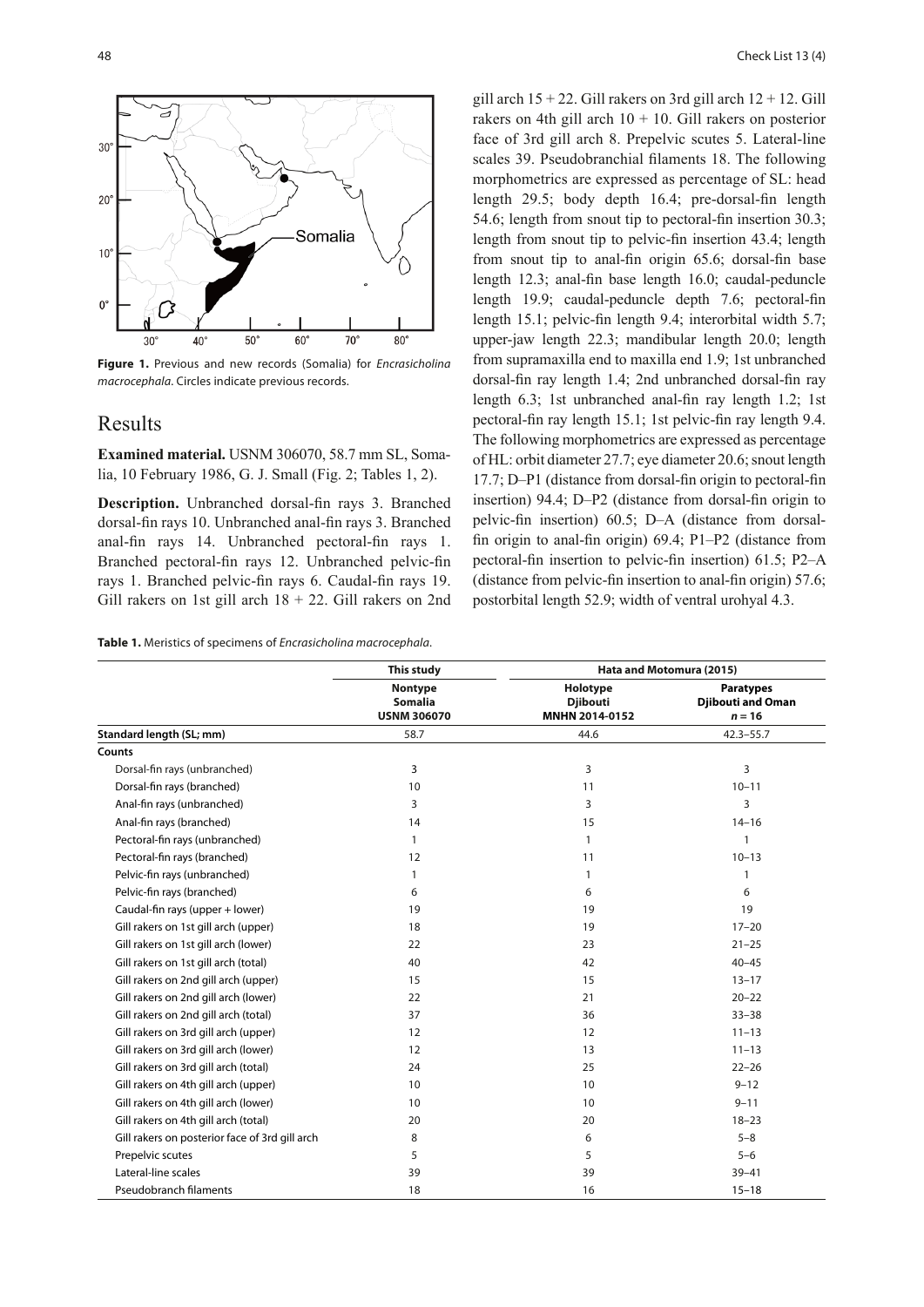

**Figure 2.** *Encrasicholina macrocephala*, USNM 306070, 58.7 mm SL; Somalia (preserved).

**Table 2.** Morphometric of specimens of *Encrasicholina macrocephala*.

|                                     | This study<br>Non-type<br>Somalia<br><b>USNM 306070</b> | Hata and Motomura (2015)                      |                                                          |
|-------------------------------------|---------------------------------------------------------|-----------------------------------------------|----------------------------------------------------------|
|                                     |                                                         | Holotype<br><b>Djibouti</b><br>MNHN 2014-0152 | <b>Paratypes</b><br><b>Djibouti and Oman</b><br>$n = 16$ |
| Standard length (SL; mm)            | 58.7                                                    | 44.6                                          | $42.3 - 55.7$                                            |
| Measurements (% of SL)              |                                                         |                                               |                                                          |
| Head Length                         | 29.5                                                    | 31.3                                          | $29.5 - 31.7$                                            |
| Body depth                          | 16.4                                                    | 16.4                                          | $14.0 - 16.4$                                            |
| Predorsal length                    | 54.6                                                    | 54.9                                          | $51.1 - 55.5$                                            |
| Snout tip to pectoral-fin insertion | 30.3                                                    | 31.5                                          | $30.2 - 32.6$                                            |
| Snout tip to pelvic-fin insertion   | 43.4                                                    | 49.6                                          | $45.8 - 51.3$                                            |
| Snout to anal-fin origin            | 65.6                                                    | 66.9                                          | $64.5 - 70.9$                                            |
| Length of dorsal-fin base           | 12.3                                                    | 11.8                                          | $10.7 - 12.7$                                            |
| Length of anal-fin base             | 16.0                                                    | 17.0                                          | $13.9 - 17.2$                                            |
| Length of caudal peduncle           | 19.9                                                    | 17.4                                          | $16.9 - 20.1$                                            |
| Depth of caudal peduncle            | 7.6                                                     | 7.9                                           | $7.6 - 8.7$                                              |
| Pectoral-fin length                 | 15.1                                                    | broken                                        | $14.8 - 16.2$                                            |
| Pelvic-fin length                   | 9.4                                                     | 9.2                                           | $8.5 - 10.4$                                             |
| Interorbital width                  | 5.7                                                     | 6.0                                           | $5.8 - 6.5$                                              |
| Upper-jaw length                    | 22.3                                                    | 21.3                                          | $21.6 - 23.5$                                            |
| Mandibular length                   | 20.0                                                    | 19.8                                          | $19.5 - 21.2$                                            |
| Supramaxilla end to maxilla end     | 1.9                                                     | 1.3                                           | $1.7 - 2.6$                                              |
| 1st unbranched dorsal-fin ray       | 1.4                                                     | 1.0                                           | $0.6 - 1.3$                                              |
| 2nd unbranched dorsal-fin ray       | 6.3                                                     | broken                                        | $4.6 - 7.3$                                              |
| 3rd unbranched dorsal-fin ray       | broken                                                  | broken                                        | $14.4 - 18.2$                                            |
| 1st unbranched anal-fin ray         | 1.2                                                     | 1.0                                           | $0.5 - 1.0$                                              |
| 2nd unbranched anal-fin ray         | broken                                                  | broken                                        | $3.0 - 4.5$                                              |
| 3rd unbranched anal-fin ray         | broken                                                  | broken                                        | $9.8 - 12.1$                                             |
| 1st pectoral-fin ray                | 15.1                                                    | broken                                        | $15.2 - 16.2$                                            |
| 1st pelvic-fin ray                  | 9.4                                                     | broken                                        | $8.1 - 10.4$                                             |
| Measurements (% of HL)              |                                                         |                                               |                                                          |
| Length of orbit                     | 27.7                                                    | 28.9                                          | 26.9-31.9                                                |
| Length of eye                       | 20.6                                                    | 21.9                                          | $21.9 - 25.3$                                            |
| Snout length                        | 17.7                                                    | 18.0                                          | $16.8 - 18.5$                                            |
| $D - P1$                            | 94.4                                                    | 86.3                                          | $83.2 - 95.2$                                            |
| $D-P2$                              | 60.5                                                    | 53.6                                          | $48.0 - 55.2$                                            |
| $D-A$                               | 69.4                                                    | 62.9                                          | $59.3 - 71.8$                                            |
| $P1-P2$                             | 61.5                                                    | 52.5                                          | $51.4 - 70.1$                                            |
| $P2-A$                              | 57.6                                                    | 57.2                                          | $53.6 - 62.6$                                            |
| Postorbital length of the head      | 52.9                                                    | 51.4                                          | $51.1 - 55.6$                                            |
| Width of urohyal                    | 4.3                                                     | 1.5                                           | $1.0 - 4.8$                                              |

Body cylindrical, elongate, deepest at dorsal-fin origin. Dorsal profile of head and body slightly convex from snout tip to dorsal-fin origin, straight along dorsal-fin base. Ventral profile of head and body slightly convex from lower-jaw tip to pelvic-fin insertion, slightly convex to straight from pelvic-fin origin to anal-fin origin,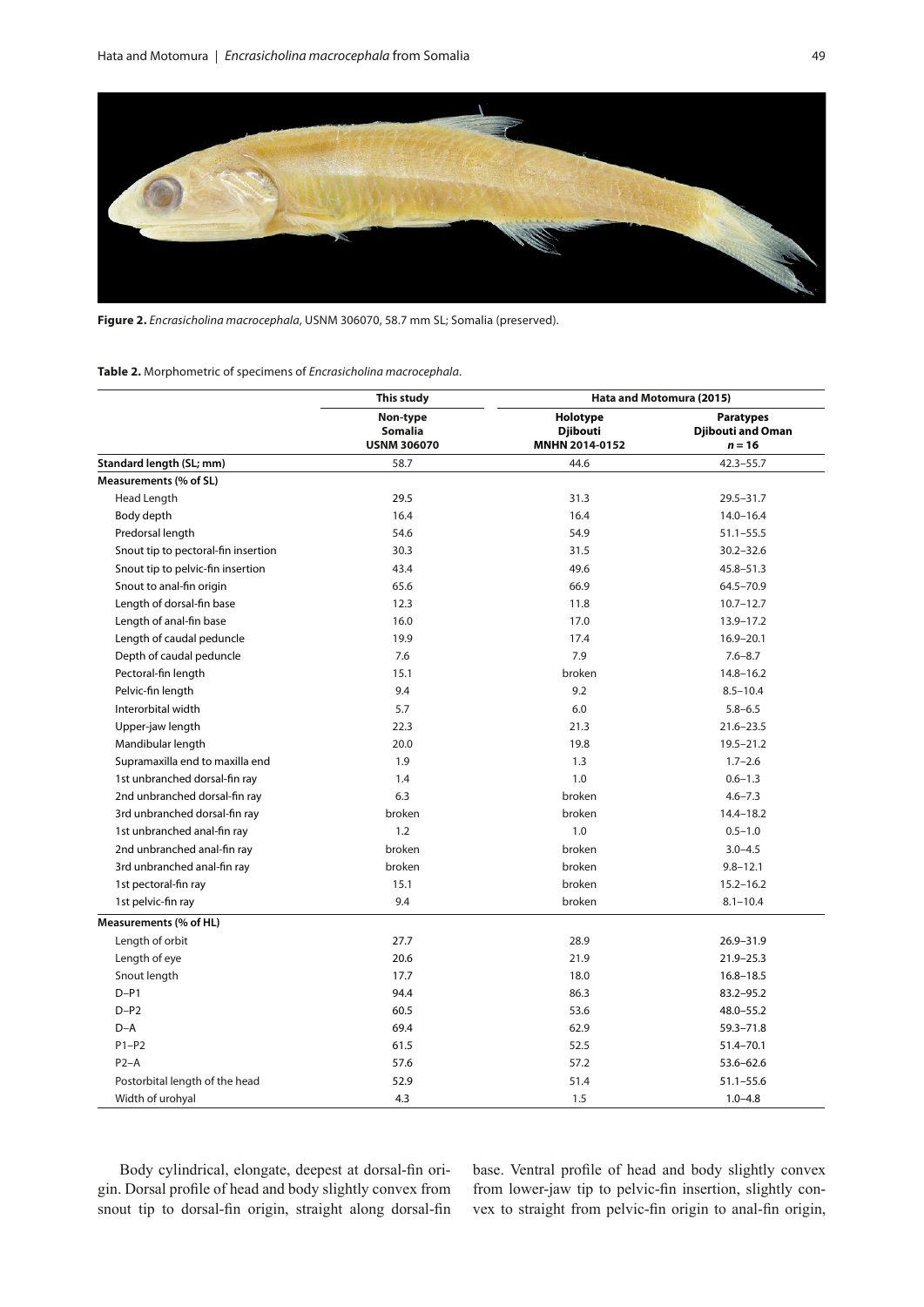and almost straight along anal-fin base. Dorsal and ventral profiles of caudal peduncle slightly concave. Belly slightly rounded, covered by 5 sharp needle-like scutes anterior to insertion of pelvic fins. Postpelvic and predorsal scutes absent. Anus situated just anterior to anal-fin base. Caudal peduncle compressed; its depth greater than eye diameter. Head large, compressed. Snout tip rounded; snout length less than orbit diameter. Interorbital width less than orbit diameter. Mouth inferior, ventral to body axis; large, extending backward beyond posterior margin of eye. Lower jaw slender, shorter than upper jaw, 93.0% (89.4–94.9%) of upper-jaw length. Posterior tip of maxilla pointed, projecting beyond second supra-maxilla and reaching to interopercular margin. Single row of conical teeth on each jaw and on palatines. Small conical teeth on vomer. Eye lateral on head, located dorsal to horizontal through pectoral-fin insertion; eye large, covered with adipose eyelid; visible in dorsal and ventral views. Eye and pupil round. Orbit elliptical. Nostrils close to each other, positioned anterior to orbit. Posterior margin of preopercle smooth. Subopercle with rounded posterior margin. Opercular membrane without serrations. Interorbital space flat. Pseudobranchial filaments present; length of longest filament less than eye diameter. Posterior frontal fontanelles on top of head near occiput open. Gill rakers long and slender, rough; visible from side of head when mouth opened. Distance between pectoral-fin and pelvic-fin insertions subequal to distance between pelvic-fin insertion and anal-fin origin. Isthmus muscle short, not reaching anteriorly to posterior border of gill membrane, preceded by exposed urohyal between gill membranes. Gill membrane not broadly joined over isthmus. No scales on head. Lateral line absent. No scales on fins except for broad triangular sheath on caudal fin. Dorsal-fin origin posterior to vertical through base of last pelvic-fin ray, slightly posterior to middle of body. Dorsal-fin base short, its length 76.9% of anal-fin base length. Dorsal and anal fins with three anteriormost rays unbranched. First dorsal-fin ray and first anal-fin ray minute. Three anteriormost dorsal-fin rays and three anteriormost anal-fin rays closely spaced. Posterior tip of depressed dorsal fin reaching to vertical through analfin origin. Anal-fin origin posterior to vertical through base of last dorsal-fin ray. Posterior tip of depressed anal fin not reaching to caudal-fin base. Caudal fin forked. Uppermost pectoral-fin ray unbranched, inserted below midline of body. Posterior tip of pectoral fin not reaching to vertical through pelvic-fin origin. Pelvic fin shorter than pectoral fin; pelvic-fin insertion anterior to vertical at dorsal-fin origin. Posterior tip of depressed pelvic fin reaching vertical through base of 8th dorsal-fin ray, not reaching to anus.

**Color of preserved specimen.** Head and body almost uniformly pale brown.

**Remarks.** The Somalian specimen was identified as *E. macrocephala* on the basis of the following combination of characters, which closely matched the diagnostic

features given by Hata and Motomura (2015): dorsal and anal fins with three unbranched rays; total pectoral-fin rays 13; pseudobranchial filaments 18; gill rakers 18 in upper series on 1st gill arch, 22 in lower series, 40 in total; gill rakers 15 in upper series on 2nd gill arch, 22 in lower series, 37 in total; gill rakers 12 in upper series on 3rd gill arch, 12 in lower series, 24 in total; gill rakers 10 in upper series on 4th gill arch, 10 in lower, 20 in total; prepelvic scutes 5; head large, length 29.5% of SL; upper jaw long, length 22.3% of SL, posterior tip reaching to interopercular margin; lower jaw long, length 20.0% of SL; D–P1 short, 94.4% of HL.

In addition, the meristics and morphometrics of the present specimen greatly agree with those of *E. macrocephala* given by Hata and Motomura (2015) (Tables 1, 2). Nine species are attributed to the genus *Encrasicholina* (Hata and Motomura 2015, 2016a, 2016b, 2017). *Encrasicholina macrocephala* can be distinguished from *E. gloria* Hata & Motomura, 2016, *E. intermedia* Hata & Motomura, 2016, *E. oligobranchus* (Wongratana, 1983), *E. punctifer* Fowler, 1938, and *E. purpurea* (Fowler, 1900) by its long upper jaw, with posterior tip extending beyond the posterior margin of the preopercle (vs. posterior tip of upper jaw not reaching to posterior margin of preopercle in the other 5 species; Whitehead et al. 1988, Wongratana et al. 1999; Hata and Motomura 2015, Hata and Motomura 2016b). *Encrasicholina macrocephala* differs from *E. pseudoheteroloba* in having the dorsal and anal fins with 3 unbranched rays (vs. 2 unbranched rays). This species resembles *E. heteroloba* (Rüppell 1837) and *E. auster* Hata & Motomura, 2017 in having its long upper jaw, with posterior tip reaching to or extending beyond the posterior margin of the preopercular margin, and the dorsal and anal fins with 3 unbranched rays. *Encrasicholina macrocephala* can be distinguished from the latter 2 species in having a longer head (29.5%–31.7% vs. 24.9–28.9% in *E. heteroloba* and 29.1–29.2% in *E. auster*). Detailed comparisons among the 3 species were given in Hata and Motomura (2015, *E. heteroloba* was treated as *E. devisi*; 2017).

#### Discussion

*Encrasicholina macrocephala* has been recorded only from Djibouti and the Batina Coast, Oman (Hata and Motomura 2015). The present specimen represents the first record of the species from Somalian waters and suggests that it is widely distributed in the northwestern Indian Ocean.

Distributional range of a related species, *Encrasicholina gloria* partly overlaps with that of *E. macrocephala* (Hata and Motomura 2016a). *Encrasicholina intermedia* Hata & Motomura, 2016, the probable sister species of *E. gloria*, is distributed off the eastern coast of Africa and the western coast of India, but with these species not occurring sympatrically (Hata and Motomura 2016a). In addition, several clupeiform species in the northern Indian Ocean, such as *Herklotsichthys lossei* Wongratana,